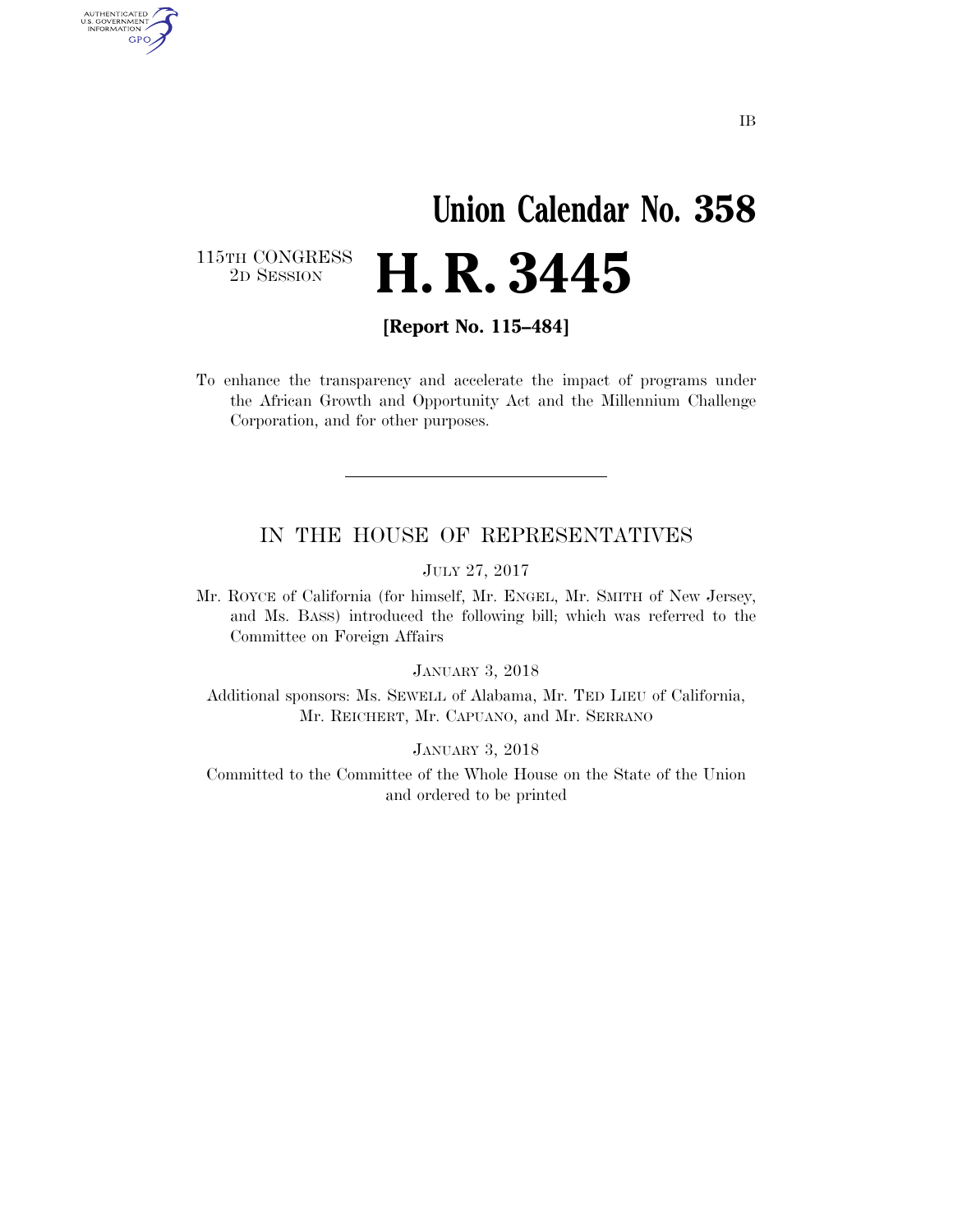# **A BILL**

2

To enhance the transparency and accelerate the impact of programs under the African Growth and Opportunity Act and the Millennium Challenge Corporation, and for other purposes.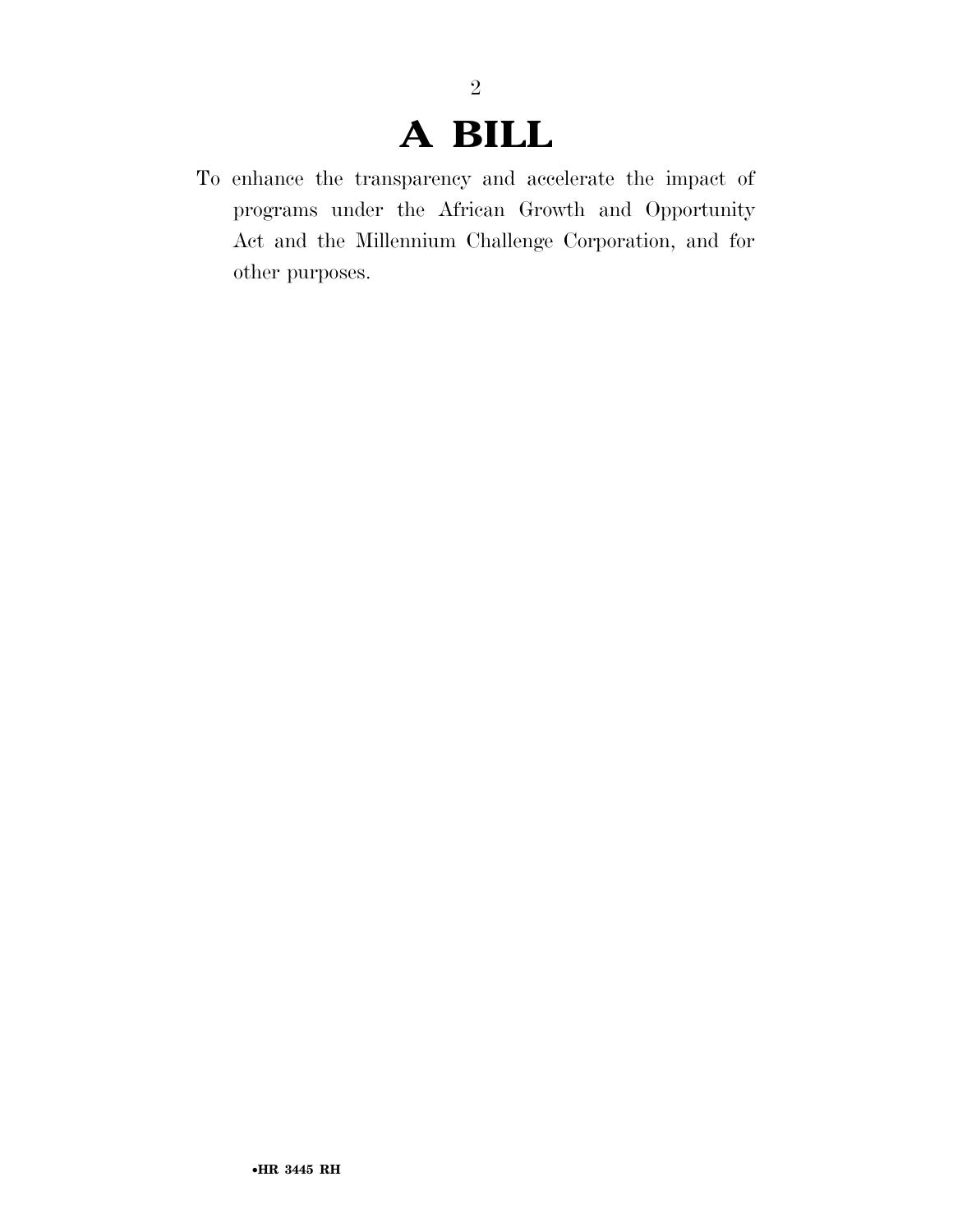1 *Be it enacted by the Senate and House of Representa-*

2 *tives of the United States of America in Congress assembled,* 

### 3 **SECTION 1. SHORT TITLE.**

 This Act may be cited as the ''African Growth and Opportunity Act and Millennium Challenge Act Mod- ernization Act'' or the ''AGOA and MCA Modernization 7 Act''.

### 8 **SEC. 2. TABLE OF CONTENTS.**

9 The table of contents for this Act is as follows:

Sec. 1. Short title.

Sec. 2. Table of contents.

#### TITLE I—ENHANCEMENT OF THE AFRICAN GROWTH AND OPPORTUNITY ACT

Sec. 101. Statement of policy.

Sec. 102. Activities in support of transparency.

Sec. 103. Activities in support of trade capacity building.

Sec. 104. Eligible sub-Saharan African country.

### TITLE II—MODERNIZATION OF THE MILLENNIUM CHALLENGE **CORPORATION**

Sec. 201. Candidacy status.

- Sec. 202. Carryover authority for private-sector members of board of directors.
- Sec. 203. Additional reporting to the board on the treatment of civil society in an eligible country.
- Sec. 204. Concurrent compacts under the Millennium Challenge Act of 2003.
- Sec. 205. Public notification of entering into a compact.

Sec. 206. Disclosure.

Sec. 207. Restriction on the use of assistance under section 616.

Sec. 208. Study on subnational compacts.

## 10 **TITLE I—ENHANCEMENT OF THE**

## 11 **AFRICAN GROWTH AND OP-**

## 12 **PORTUNITY ACT**

## 13 **SEC. 101. STATEMENT OF POLICY.**

14 It is the policy of the United States to support efforts

 $15$  to —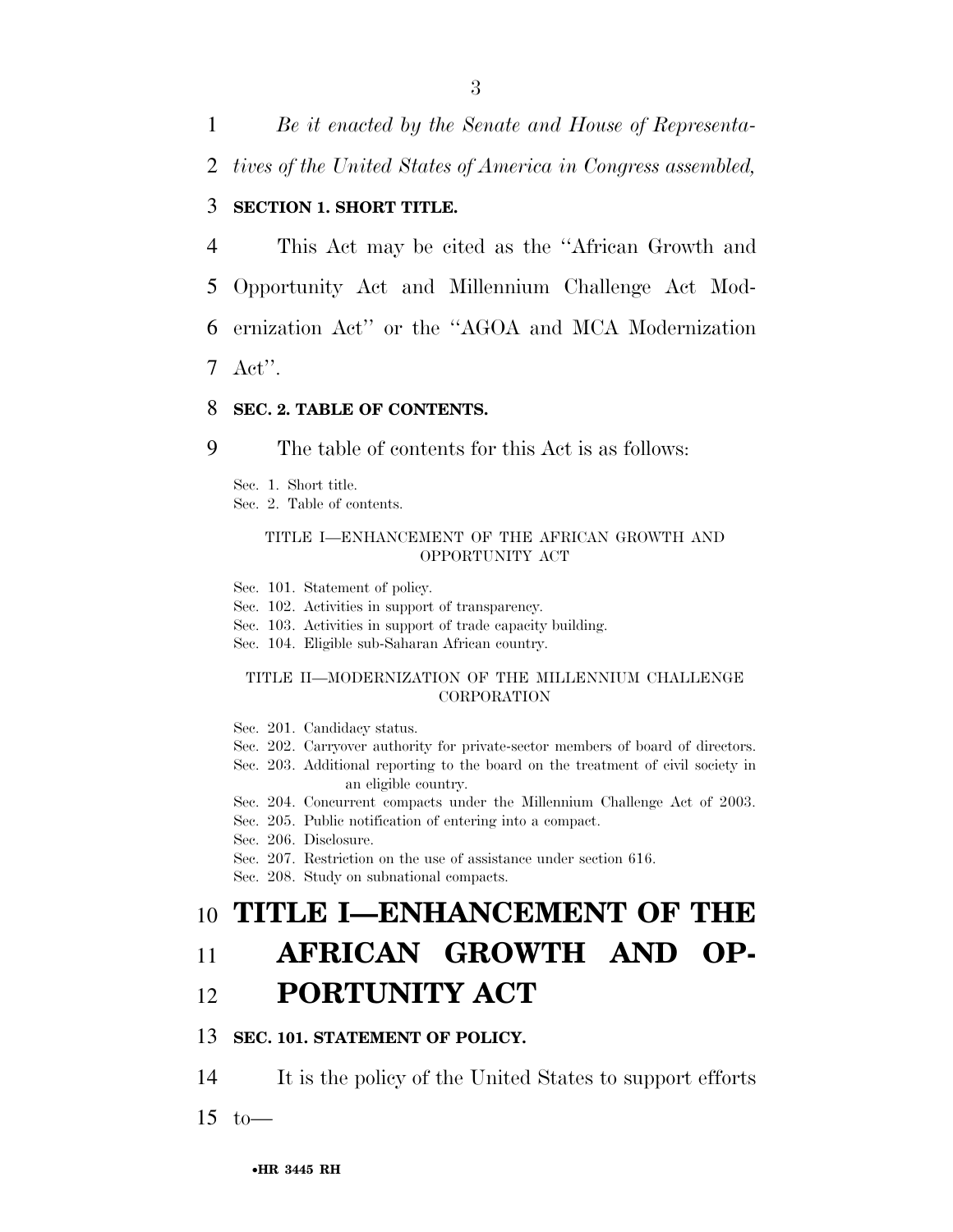| $\mathbf{1}$   | (1) improve the rule of law, promote free and            |
|----------------|----------------------------------------------------------|
| $\overline{2}$ | fair elections, strengthen and expand the private sec-   |
| 3              | tor, and fight corruption in sub-Saharan Africa; and     |
| $\overline{4}$ | $(2)$ promote the role of women in social, polit-        |
| 5              | ical, and economic development in sub-Saharan Afri-      |
| 6              | ca.                                                      |
| 7              | SEC. 102. ACTIVITIES IN SUPPORT OF TRANSPARENCY.         |
| 8              | (a) AGOA WEBSITE.—                                       |
| 9              | (1) IN GENERAL.—The President shall establish            |
| 10             | a publicly available internet website for the collection |
| 11             | and dissemination of information regarding the Afri-     |
| 12             | can Growth and Opportunity Act (in this section re-      |
| 13             | ferred to as the "AGOA Website").                        |
| 14             | (2) CONTENTS.—The President shall publish on             |
| 15             | the AGOA Website the information described in            |
| 16             | $\frac{1}{2}$ paragraph $(1)$ , including—               |
| 17             | (A) information and technical assistance                 |
| 18             | provided at United States Agency for Inter-              |
| 19             | national Development regional trade hubs; and            |
| 20             | (B) a link to the internet websites of                   |
| 21             | United States embassies located in eligible sub-         |
| 22             | Saharan African countries.                               |
| 23             | (3) ACTIONS BY UNITED STATES EMBASSIES.—                 |
| 24             | The Secretary of State should direct United States       |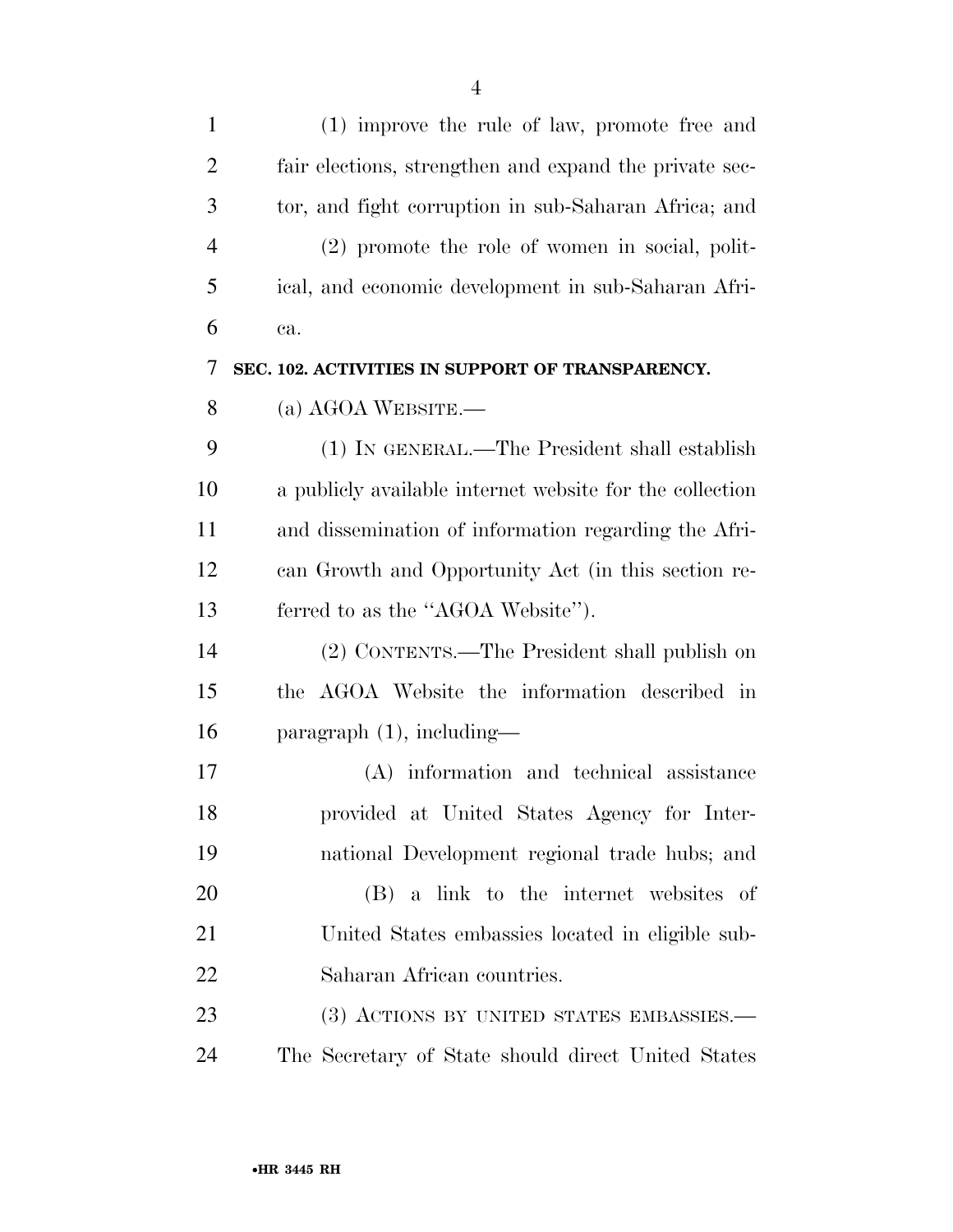| $\mathbf{1}$   | embassies located in eligible sub-Saharan African      |
|----------------|--------------------------------------------------------|
| $\overline{2}$ | countries to-                                          |
| 3              | (A) promote the use by such countries of               |
| $\overline{4}$ | the benefits available under the African Growth        |
| 5              | and Opportunity Act (19 U.S.C. 3701 et seq.);          |
| 6              | and                                                    |
| $\overline{7}$ | (B) include on the internet websites of                |
| 8              | such diplomatic missions a link to the AGOA            |
| 9              | Website.                                               |
| 10             | (b) AGOA FORUM.—The President should, after            |
| 11             | each meeting of the United States-Sub-Saharan Africa   |
| 12             | Trade and Economic Cooperation Forum, publish on the   |
| 13             | AGOA Website established under subsection (a) the fol- |
| 14             | lowing:                                                |
| 15             | (1) The outcomes of the meeting of the Forum,          |
| 16             | including any commitments made by member coun-         |

tries and the private sector.

 (2) An assessment of progress made with re- spect to any commitments made by member coun- tries and the private sector from the previous meet-21 ing of the Forum.

 (c) OTHER INFORMATION.—The President should disseminate information required by this section in a dig- ital format to the public and publish such information on the AGOA Website established under subsection (a).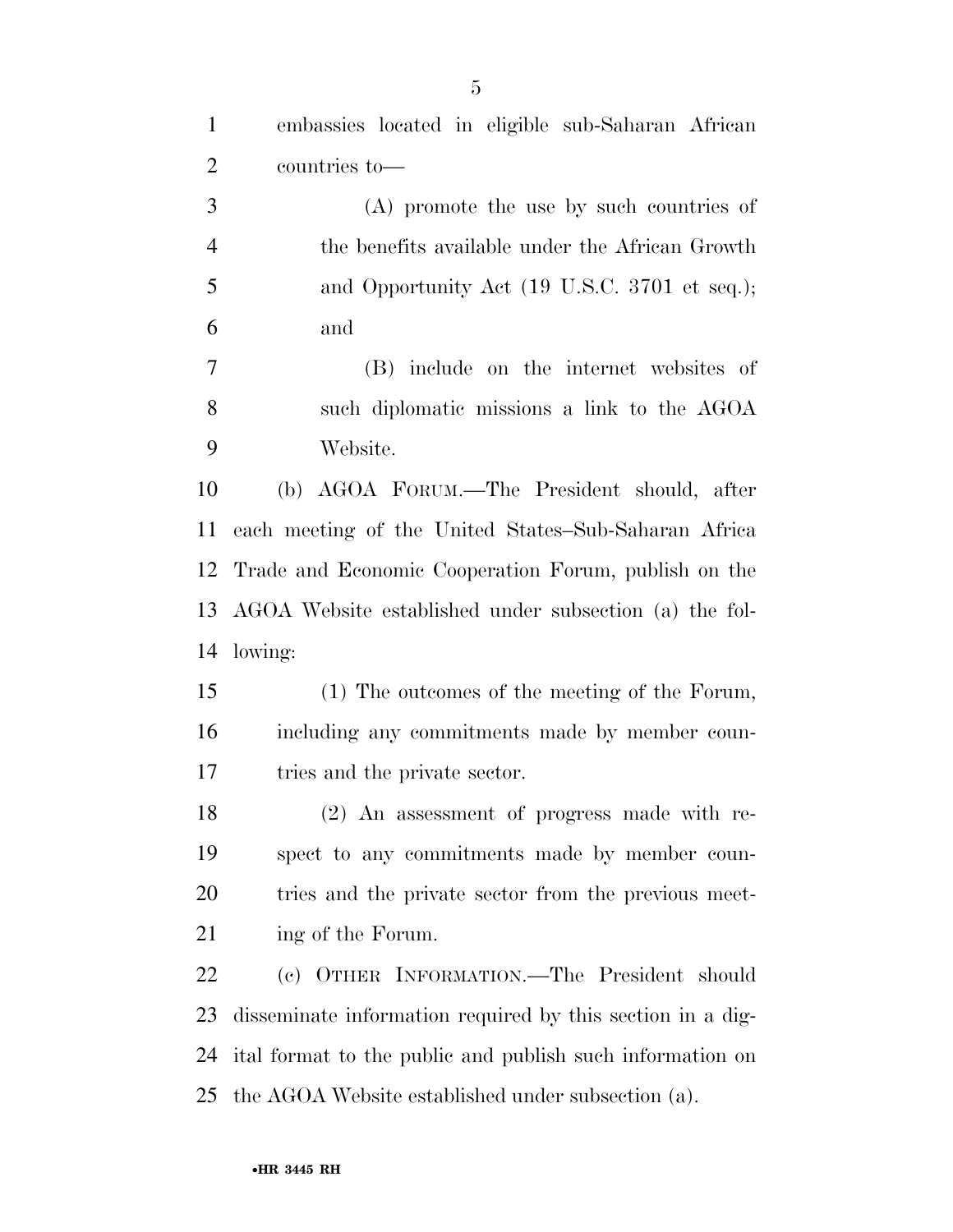| $\mathbf{1}$   | SEC. 103. ACTIVITIES IN SUPPORT OF TRADE CAPACITY     |
|----------------|-------------------------------------------------------|
| $\overline{2}$ | <b>BUILDING.</b>                                      |
| 3              | The President should take the following actions:      |
| $\overline{4}$ | (1) Developing and implementing policies to-          |
| 5              | (A) encourage and facilitate cross-bound-             |
| 6              | ary cooperation among eligible sub-Saharan Af-        |
| $\overline{7}$ | rican countries in order to facilitate trade; and     |
| 8              | (B) encourage the provision of technical              |
| 9              | assistance to eligible sub-Saharan African coun-      |
| 10             | tries to establish and sustain adequate trade ca-     |
| 11             | pacity development.                                   |
| 12             | (2) Providing specific training for businesses in     |
| 13             | eligible sub-Saharan African countries and govern-    |
| 14             | ment trade officials of such countries on accessing   |
| 15             | the benefits under the African Growth and Oppor-      |
| 16             | tunity Act and other trade preference programs.       |
| 17             | (3) Providing capacity building for African en-       |
| 18             | trepreneurs and trade associations on production      |
| 19             | strategies, quality standards, formation of coopera-  |
| 20             | tives, market research, and market development.       |
| 21             | (4) Providing capacity building training to pro-      |
| <u>22</u>      | mote diversification of African products and value-   |
| 23             | added processing.                                     |
| 24             | (5) Providing capacity building and technical         |
| 25             | assistance funding for African businesses and insti-  |
| 26             | tutions to help such businesses and institutions com- |
|                |                                                       |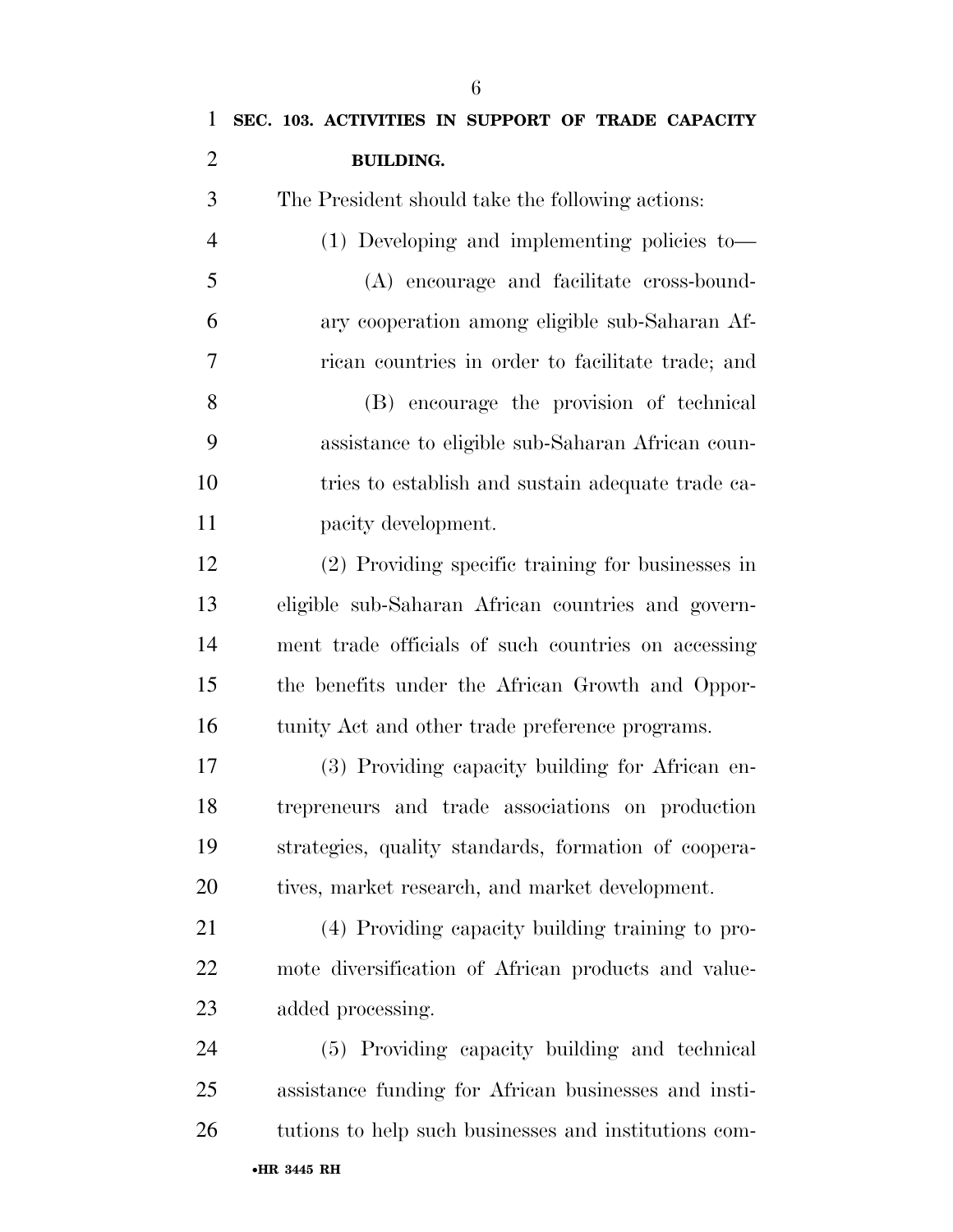ply with United States counterterrorism initiatives and policies.

## **SEC. 104. ELIGIBLE SUB-SAHARAN AFRICAN COUNTRY.**

 In this title, the term ''eligible sub-Saharan African country'' means a country that the President has deter- mined meets the eligibility requirements set forth in sec- tion 104 of the African Growth and Opportunity Act (19 U.S.C. 3703).

# **TITLE II—MODERNIZATION OF THE MILLENNIUM CHAL-LENGE CORPORATION**

## **SEC. 201. CANDIDACY STATUS.**

 (a) LOW INCOME COUNTRIES.—Section 606(a) of the Millennium Challenge Act of 2003 (22 U.S.C. 7705(a)) is amended— 16 (1) in paragraph  $(1)(B)$ , by striking " $(3)$ " and 17 inserting  $"(4)"$ ; 18 (2) in paragraph  $(2)$ — (A) by amending the paragraph heading to

 read as follows: ''FISCAL YEARS 2005 THROUGH 2012''; and

 (B) by striking ''fiscal year 2005 or a sub- sequent fiscal year'' and inserting ''each of fis-24 cal years 2005 through 2012";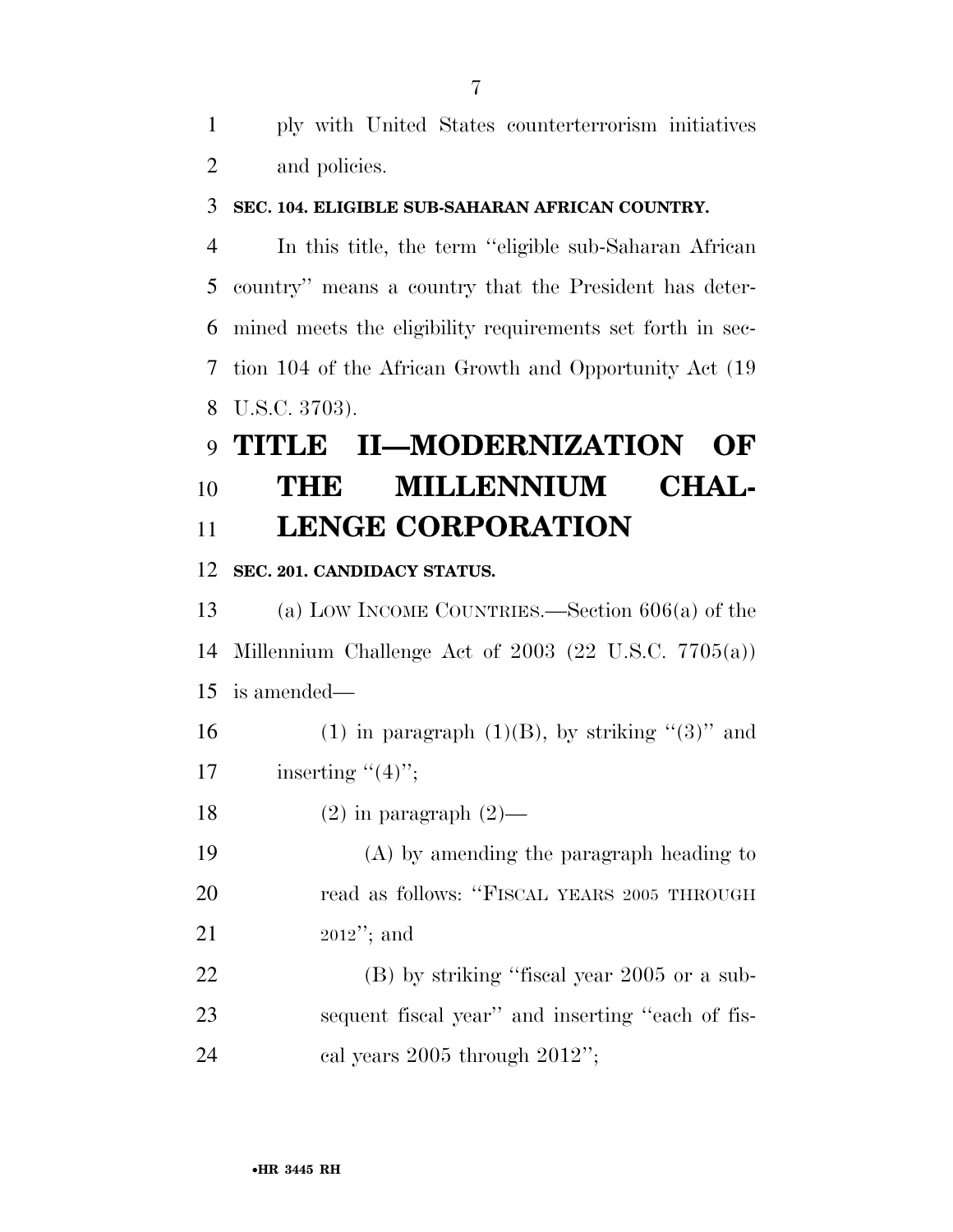| $\mathbf{1}$   | $(3)$ by redesignating paragraph $(3)$ as para-       |
|----------------|-------------------------------------------------------|
| $\overline{2}$ | $graph(4)$ ; and                                      |
| 3              | $(4)$ by inserting after paragraph $(2)$ the fol-     |
| $\overline{4}$ | lowing:                                               |
| 5              | "(3) FISCAL YEAR 2013 AND SUBSEQUENT FIS-             |
| 6              | CAL YEARS.—A country shall be a candidate country     |
| $\overline{7}$ | for purposes of eligibility for assistance for fiscal |
| 8              | year 2013 or a subsequent fiscal year if the coun-    |
| 9              | $try-$                                                |
| 10             | $\lq\lq$ has a per capita income not greater          |
| 11             | than the lower middle income country threshold        |
| 12             | established by the International Bank for Re-         |
| 13             | construction and Development for such fiscal          |
| 14             | year;                                                 |
| 15             | $\lq\lq$ (B) is among the 75 countries identified     |
| 16             | by the International Bank for Reconstruction          |
| 17             | and Development as having the lowest per cap-         |
| 18             | ita income; and                                       |
| 19             | $\cdot$ (C) meets the requirements under para-        |
| 20             | graph $(1)(B)$ .".                                    |
| 21             | (b) LOWER MIDDLE INCOME COUNTRIES.-Section            |
| 22             | $606(b)$ of the Millennium Challenge Act of 2003 (22) |
| 23             | U.S.C. $7705(b)$ is amended—                          |
| 24             | $(1)$ in paragraph $(1)$ —                            |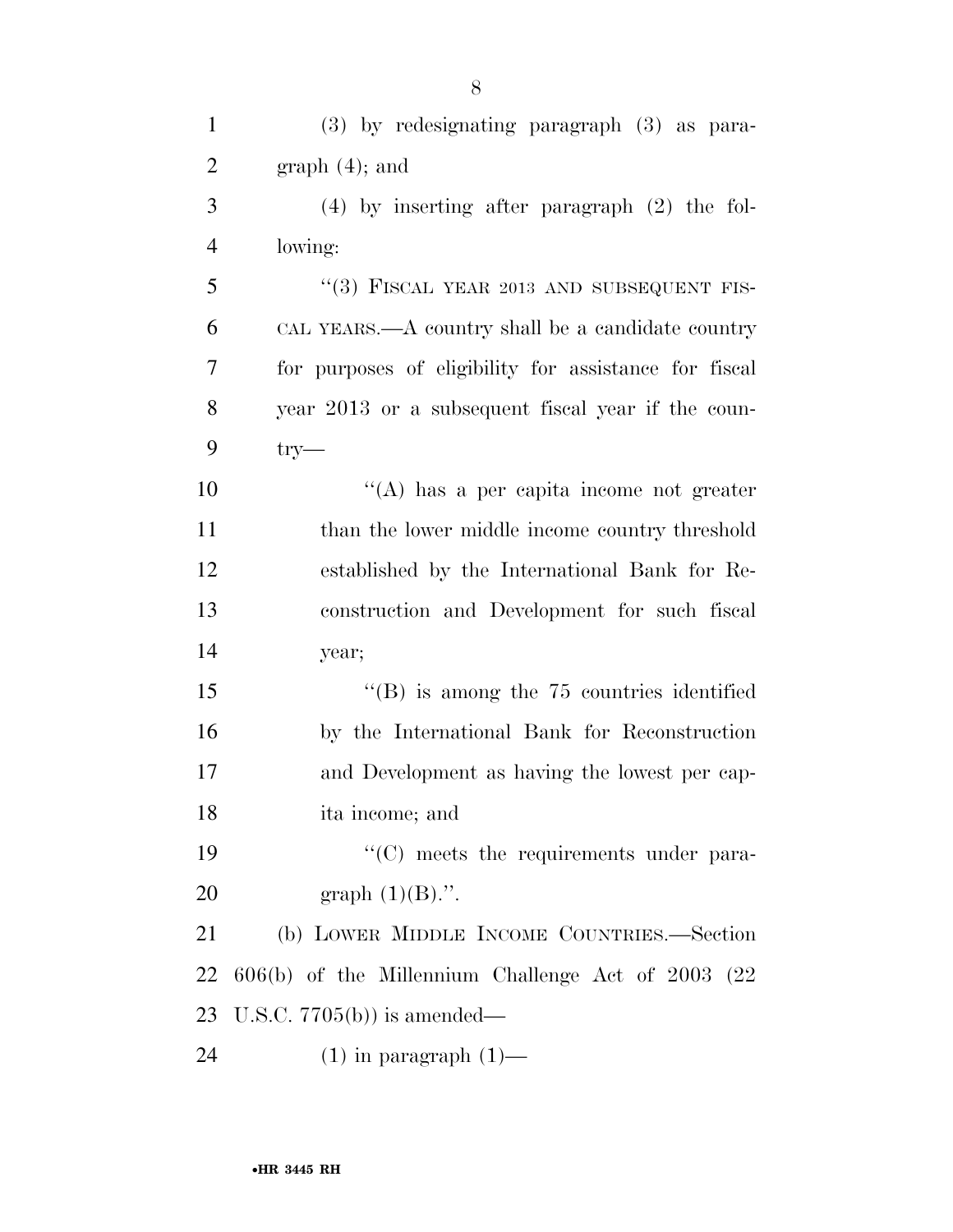| $\mathbf{1}$   | $(A)$ by amending the paragraph heading to             |
|----------------|--------------------------------------------------------|
| $\overline{2}$ | read as follows: "FISCAL YEARS 2006 THROUGH            |
| 3              | $2012$ "; and                                          |
| $\overline{4}$ | (B) in the matter preceding subparagraph               |
| 5              | $(A)$ , by striking "fiscal year 2006 or a subse-      |
| 6              | quent fiscal year" and inserting "fiscal years"        |
| 7              | 2006 through $2012$ ";                                 |
| 8              | $(2)$ by redesignating paragraph $(2)$ as para-        |
| 9              | $graph(3)$ ; and                                       |
| 10             | $(3)$ by inserting after paragraph $(1)$ the fol-      |
| 11             | lowing:                                                |
| 12             | "(2) FISCAL YEAR 2013 AND SUBSEQUENT FIS-              |
| 13             | CAL YEARS.—In addition to the countries described      |
| 14             | in subsection (a), a country shall be a candidate      |
| 15             | country for purposes of eligibility for assistance for |
| 16             | fiscal year 2013 or a subsequent fiscal year if the    |
| 17             | country—                                               |
| 18             | "(A) has a per capita income not greater               |
| 19             | than the lower middle income country threshold         |
| 20             | established by the International Bank for Re-          |
| 21             | construction and Development for the fiscal            |
| 22             | year;                                                  |
| 23             | $\lq\lq$ is not among the 75 countries identi-         |
| 24             | fied by the International Bank for Reconstruc-         |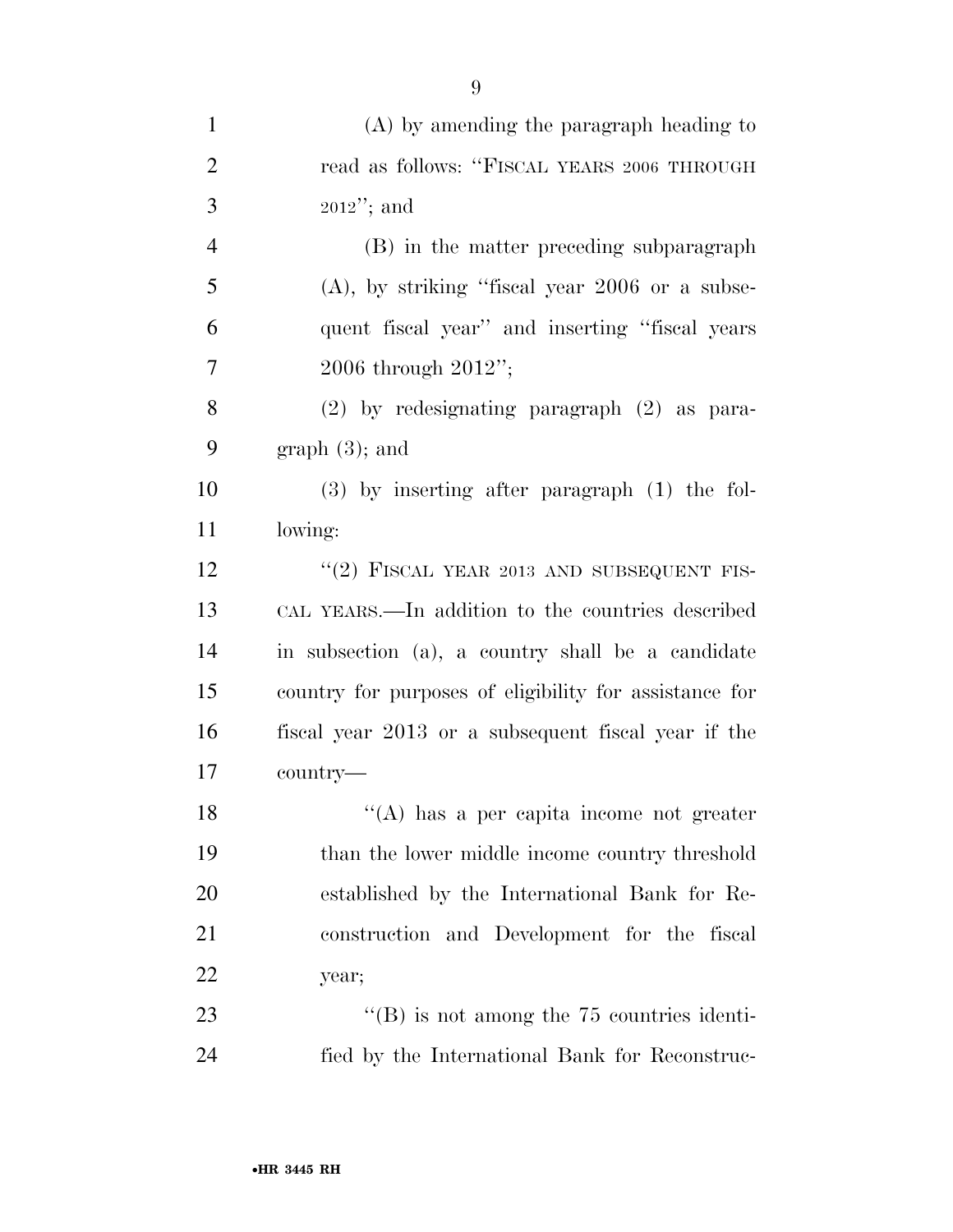| $\mathbf{1}$   | tion and Development as having the lowest per                |
|----------------|--------------------------------------------------------------|
| $\overline{2}$ | capita income; and                                           |
| 3              | $\cdot$ (C) meets the requirements under sub-                |
| $\overline{4}$ | section $(a)(1)(B)$ .".                                      |
| 5              | (c) RECLASSIFICATION.—Section 606 of the Millen-             |
| 6              | nium Challenge Act of 2003 (22 U.S.C. 7705) is amend-        |
| 7              | $ed$ —                                                       |
| 8              | $(1)$ by redesignating subsection $(c)$ as sub-              |
| 9              | section (d); and                                             |
| 10             | $(2)$ by inserting after subsection (b) the fol-             |
| 11             | lowing:                                                      |
| 12             | "(c) TREATMENT OF COUNTRIES WITH PER CAPITA                  |
| 13             | INCOME CHANGES.—A country qualifying for candidate           |
| 14             | status under this section with a per capita income that      |
| 15             | changes during the fiscal year such that the country would   |
| 16             | be reclassified from a low income country to a lower mid-    |
| 17             | dle income country or from a lower middle income country     |
|                | 18 to a low income country shall retain its candidacy status |
| 19             | in its former income classification for such fiscal year and |
| 20             | the two subsequent fiscal years.".                           |
| 21             | SEC. 202. CARRYOVER AUTHORITY FOR PRIVATE-SECTOR             |
| 22             | MEMBERS OF BOARD OF DIRECTORS.                               |
| 23             | Section $604(c)(4)(B)$ of the Millennium Challenge           |
| 24             | Act of 2003 (22 U.S.C. $7703(c)(4)(B)$ ) is amended to read  |
| 25             | as follows:                                                  |
|                |                                                              |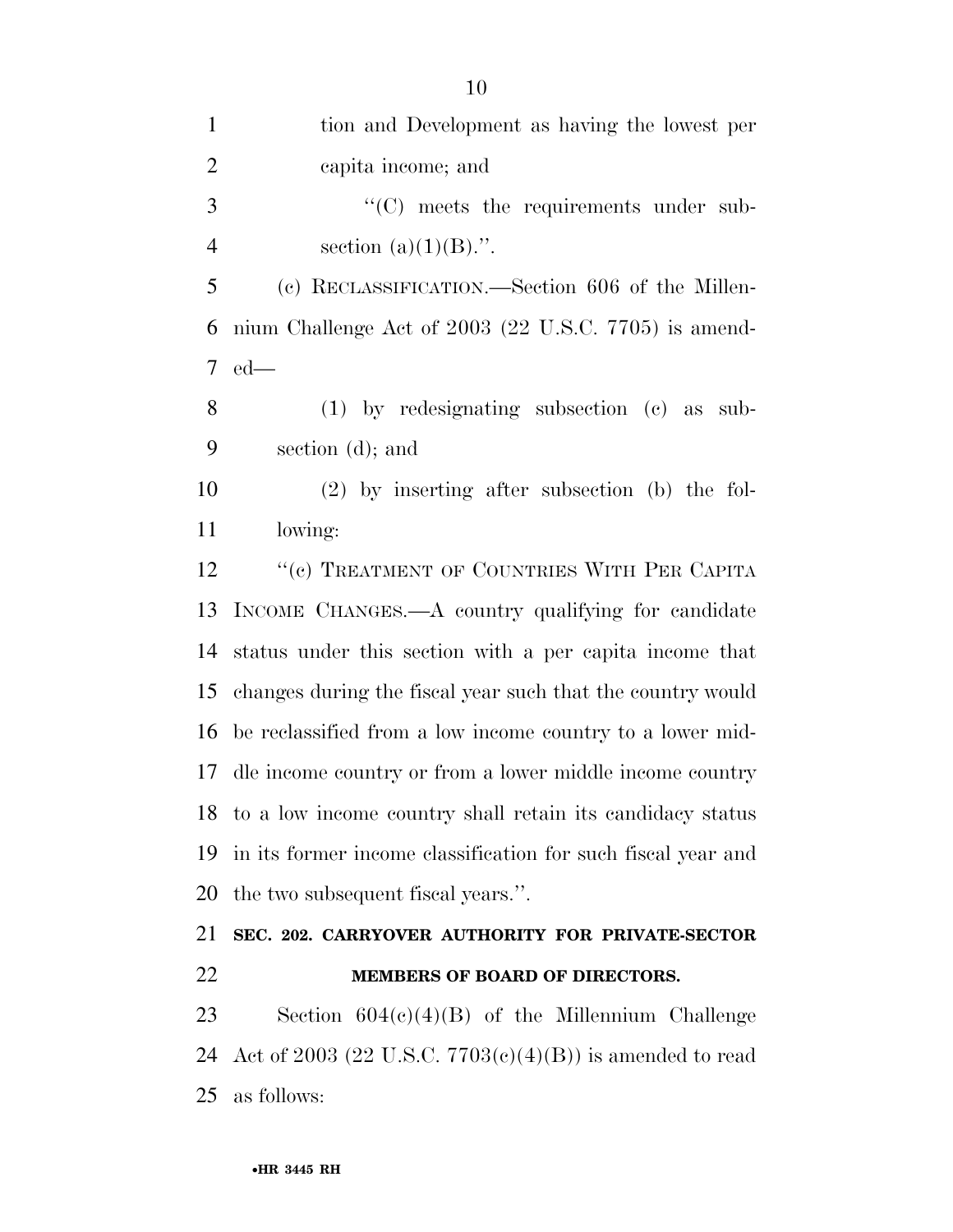| 1              | "(B) OTHER MEMBERS.—Each member of                  |
|----------------|-----------------------------------------------------|
| $\overline{2}$ | the Board described in paragraph $(3)(B)$ —         |
| 3              | "(i) shall be appointed for a term of               |
| $\overline{4}$ | 3 years;                                            |
| 5              | "(ii) may be reappointed for a term of              |
| 6              | an additional 2 years; and                          |
| $\overline{7}$ | "(iii) may continue to serve in each                |
| 8              | such appointment until the earlier of—              |
| 9              | $\lq\lq$ (I) the date on which his or her           |
| 10             | successor is appointed; or                          |
| 11             | $\lq\lq$ (II) the date that is one year             |
| 12             | after the expiration of his or her ap-              |
| 13             | pointment or reappointment, as the                  |
| 14             | case may be.".                                      |
| 15             | SEC. 203. ADDITIONAL REPORTING TO THE BOARD ON THE  |
| 16             | TREATMENT OF CIVIL SOCIETY IN AN ELIGI-             |
| 17             | <b>BLE COUNTRY.</b>                                 |
| 18             | Section 607 of the Millennium Challenge Act of 2003 |
| 19             | $(22 \text{ U.S.C. } 7706)$ is amended—             |
| 20             | $(1)$ in subsection $(b)(1)$ —                      |
| 21             | $(A)$ in subparagraph $(D)$ , by striking           |
| 22             | "and" at the end;                                   |
| 23             | $(B)$ in subparagraph $(E)$ , by adding "and"       |
| 24             | at the end; and                                     |
| 25             | (C) by adding at the end the following:             |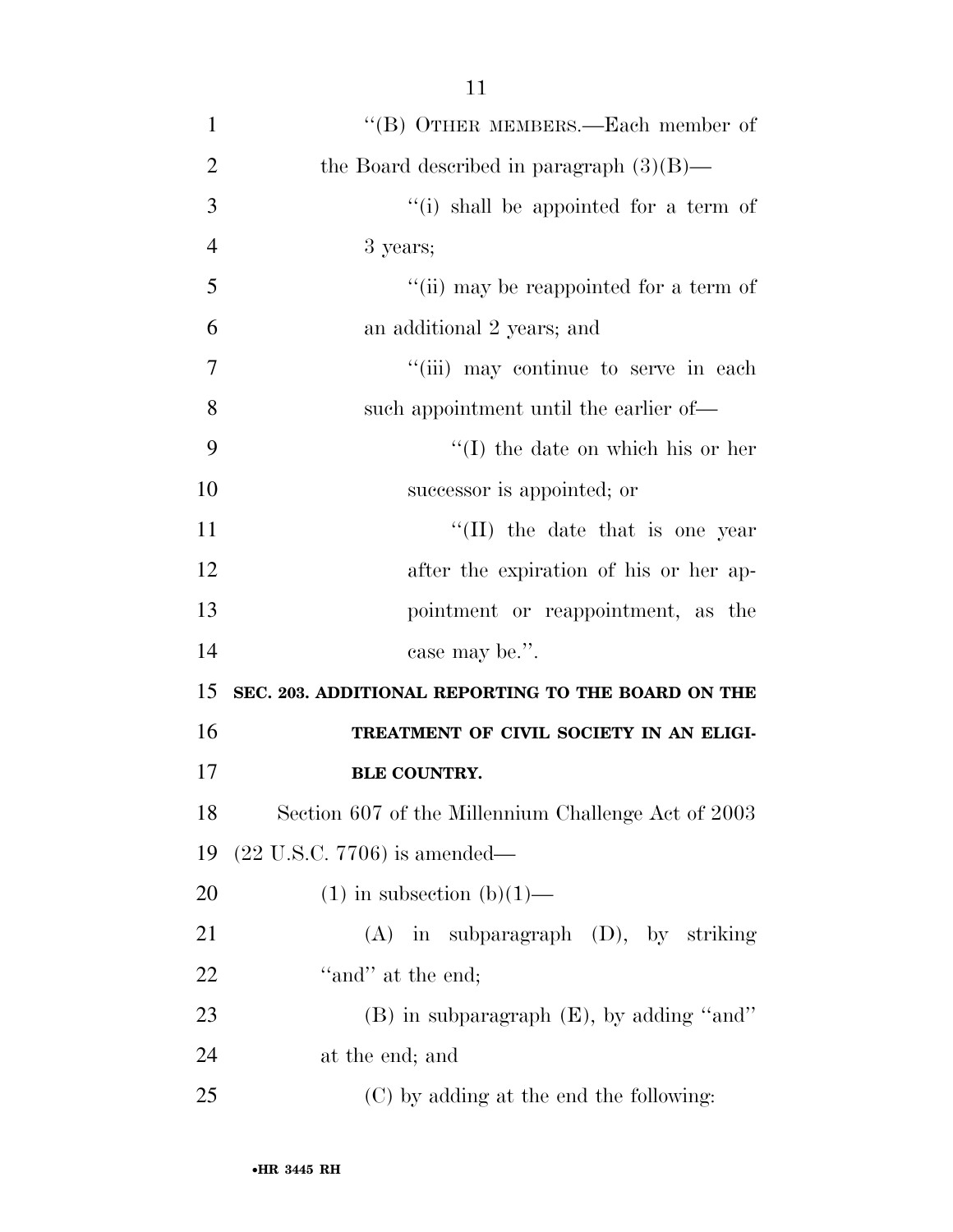1 ''(F) the quality of the civil society ena-2 bling environment;"; (2) by redesignating subsections (d) and (e) as subsections (e) and (f), respectively; and (3) by inserting after subsection (c) the fol- lowing: 7 "(d) REPORTING ON TREATMENT OF CIVIL SOCI- ETY.—Before the Board selects an eligible country for a Compact under subsection (c), the Corporation shall pro- vide information to the Board regarding the country's treatment of civil society, including classified information, as appropriate. The information shall include an assess- ment and analysis of factors including— ''(1) any relevant laws governing the formation or establishment of a civil society organization, par- ticularly laws intended to curb the activities of for- eign civil society organizations; 18 ''(2) any relevant laws governing the operations of a civil society organization, particularly those laws

seeking to define or otherwise regulate the actions of

foreign civil society organizations;

 $\frac{1}{22}$  ''(3) laws relating to the legal status of civil so- ciety organizations, including laws which effectively discriminate against foreign civil society organiza-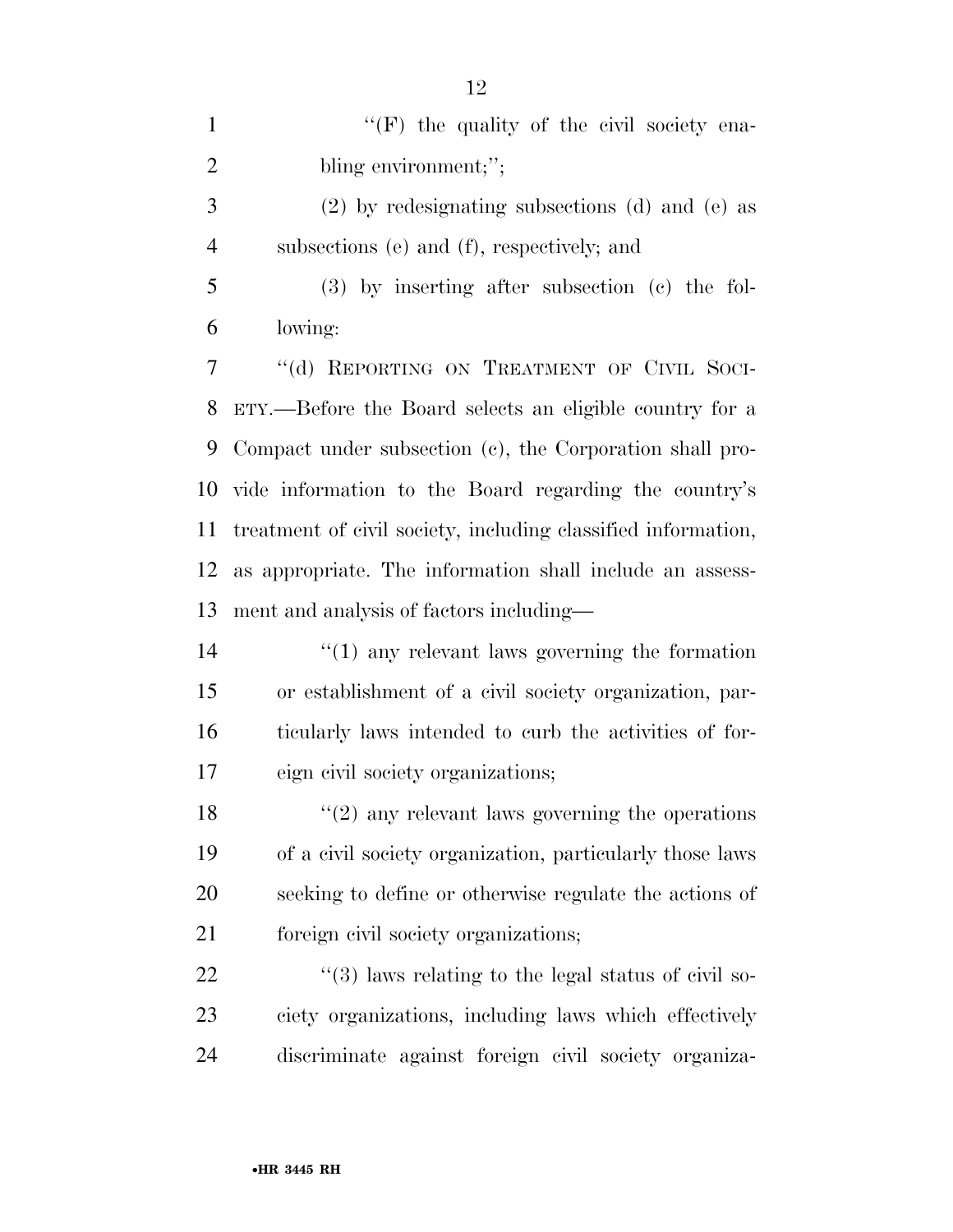| $\mathbf{1}$   | tions as compared to similarly situated domestic or-            |
|----------------|-----------------------------------------------------------------|
| $\overline{2}$ | ganizations;                                                    |
| 3              | $\cdot$ (4) laws regulating the freedom of expression           |
| $\overline{4}$ | and peaceful assembly; and                                      |
| 5              | $\cdot\cdot$ (5) laws regulating the usage of the Internet,     |
| 6              | particularly by foreign civil society organizations.".          |
| 7              | SEC. 204. CONCURRENT COMPACTS UNDER THE MILLEN-                 |
| 8              | NIUM CHALLENGE ACT OF 2003.                                     |
| 9              | (a) IN GENERAL.—Section 609 of the Millennium                   |
| 10             | Challenge Act of $2003$ $(22 \text{ U.S.C. } 7708)$ is amended— |
| 11             | (1) by striking the first sentence of subsection                |
| 12             | (k);                                                            |
| 13             | $(2)$ by redesignating subsection $(k)$ (as<br>SO               |
| 14             | amended) as subsection (1); and                                 |
| 15             | $(3)$ by inserting after subsection (j) the fol-                |
| 16             | lowing:                                                         |
| 17             | "(k) CONCURRENT COMPACTS.—An eligible country                   |
|                | 18 that has entered into and has in effect a Compact under      |
| 19             | this section may enter into and have in effect at the same      |
| 20             | time not more than one additional Compact in accordance         |
| 21             | with the requirements of this title if—                         |
| 22             | $\lq(1)$ one or both of the Compacts are or will be             |
| 23             | for purposes of regional economic integration, in-              |
| 24             | creased regional trade, or cross-border collabora-              |
| 25             | tions; and                                                      |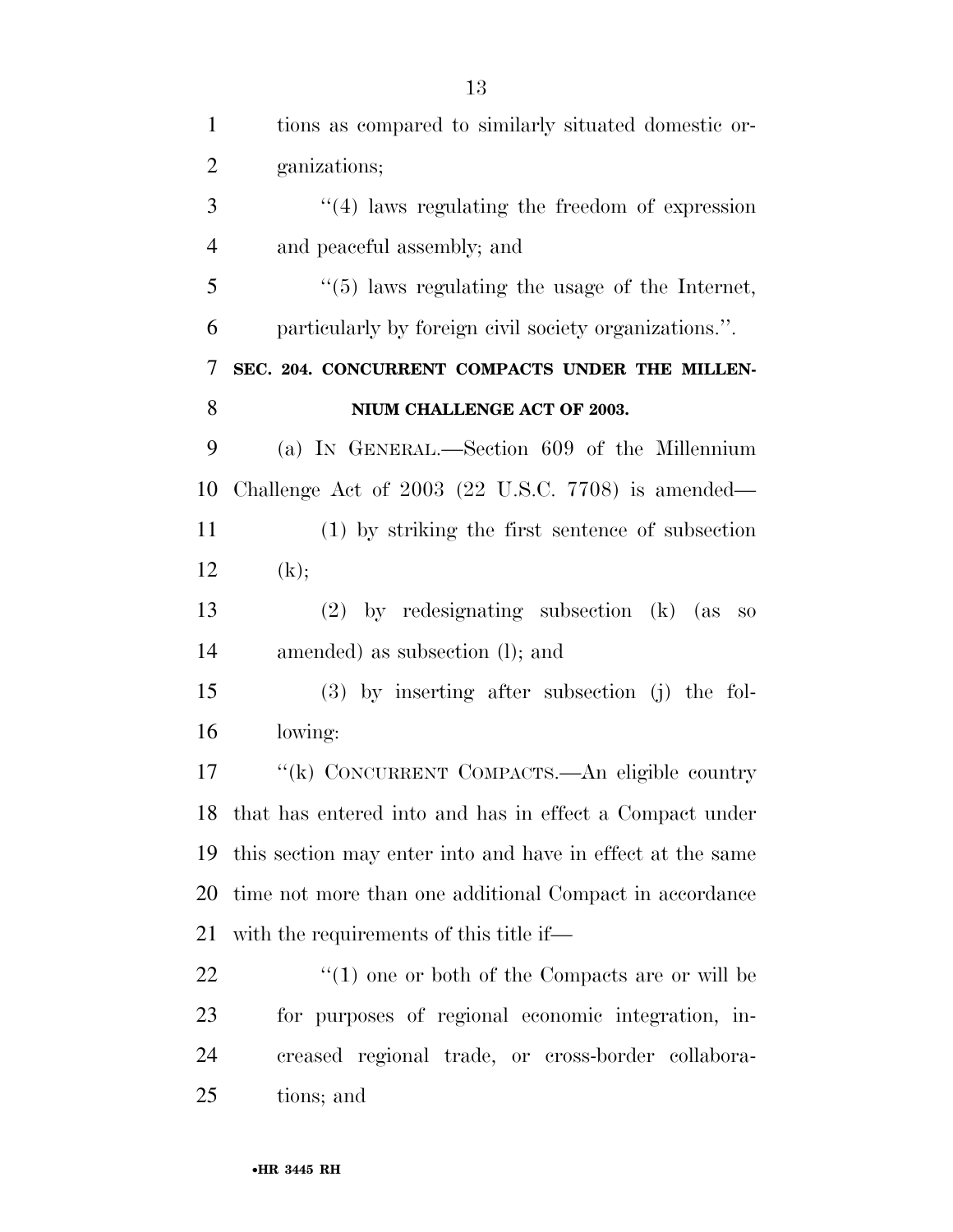$\frac{1}{2}$  the Board determines that the country is making considerable and demonstrable progress in implementing the terms of the existing Compact and supplementary agreements thereto.''.

 (b) CONFORMING AMENDMENT.—Section 6 613(b)(2)(A) of such Act (22 U.S.C. 7712(b)(2)(A)) is amended by striking ''the'' before ''Compact'' and insert-8 ing "any".

 (c) APPLICABILITY.—The amendments made by this section apply with respect to Compacts entered into be- tween the United States and an eligible country under the Millennium Challenge Act of 2003 before, on, or after the date of the enactment of this Act.

 **SEC. 205. PUBLIC NOTIFICATION OF ENTERING INTO A COMPACT.** 

 Section 610 of the Millennium Challenge Act of 2003 (22 U.S.C. 7709) is amended to read as follows:

**''SEC. 610. CONGRESSIONAL AND PUBLIC NOTIFICATION.** 

 ''(a) CONGRESSIONAL CONSULTATIONS AND NOTIFI-CATIONS.—

21 "(1) IN GENERAL.—The Board, acting through the Chief Executive Officer, shall consult with and notify the appropriate congressional committees not later than 15 days before taking any of the actions described in paragraph (2).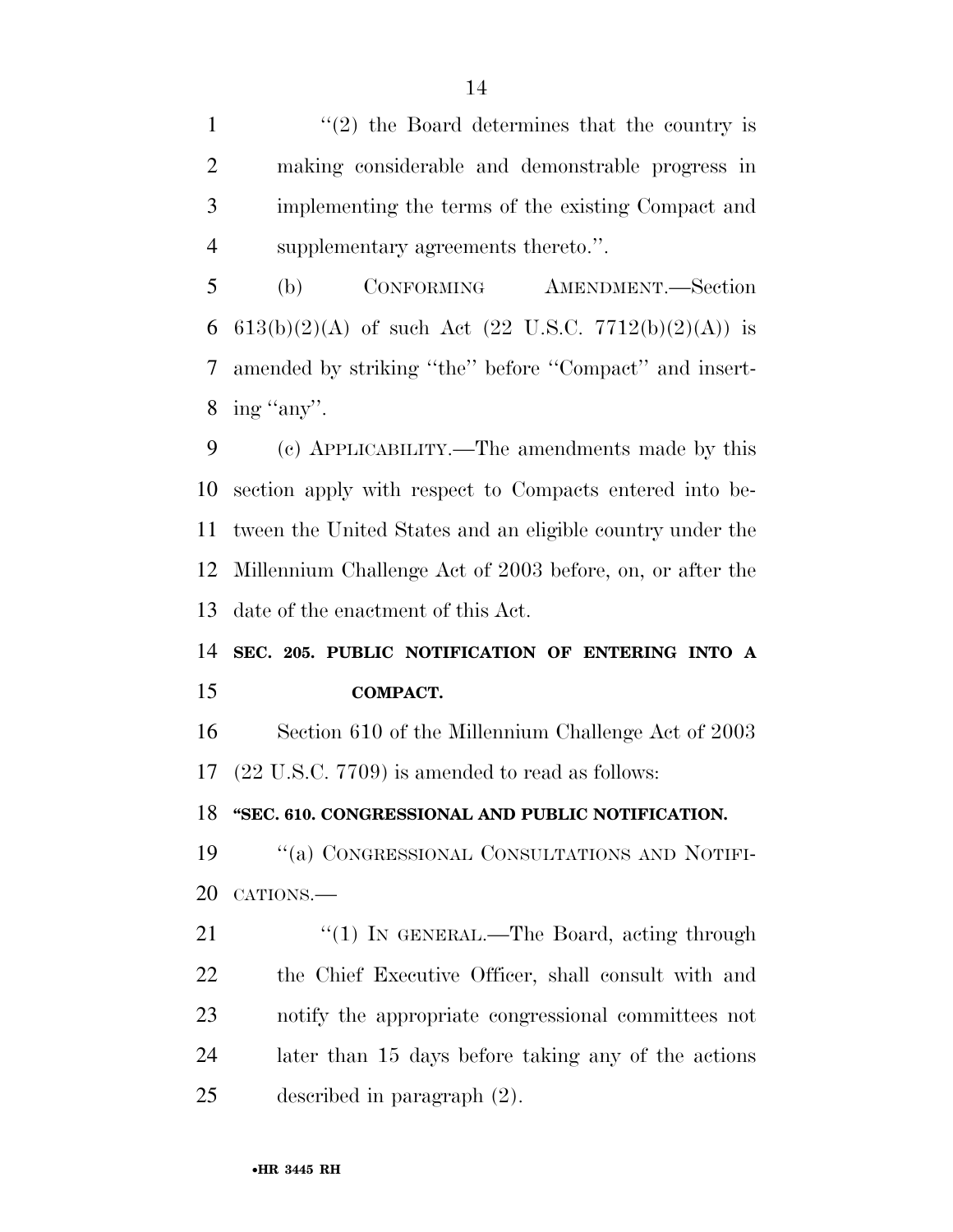| $\mathbf{1}$   | "(2) ACTIONS DESCRIBED.—The actions de-               |
|----------------|-------------------------------------------------------|
| $\overline{2}$ | scribed in this paragraph are—                        |
| 3              | "(A) providing assistance for an eligible             |
| $\overline{4}$ | country under section $609(g)$ ;                      |
| 5              | "(B) commencing negotiations with an eli-             |
| 6              | gible country to provide assistance for—              |
| $\tau$         | $\lq\lq$ (i) a Compact under section 605; or          |
| 8              | $"$ (ii) an agreement under section 616;              |
| 9              | "(C) signing such a Compact or agree-                 |
| 10             | ment; and                                             |
| 11             | "(D) terminating assistance under such a              |
| 12             | Compact or agreement.                                 |
| 13             | "(3) ECONOMIC JUSTIFICATION.—Any notifica-            |
| 14             | tion relating to the intent to negotiate or sign a    |
| 15             | Compact shall include a report describing the pro-    |
| 16             | jected economic justification for the Compact, in-    |
| 17             | cluding, as applicable—                               |
| 18             | $\mathcal{C}(A)$ the expected economic rate of return |
| 19             | of the Compact;                                       |
| 20             | $\lq\lq$ a cost-benefit analysis of the Com-          |
| 21             | pact;                                                 |
| 22             | $\lq\lq$ (C) a description of the impact on bene-     |
| 23             | ficiary populations;                                  |
| 24             | "(D) the likelihood that the investment will          |
| 25             | catalyze private sector investments; and              |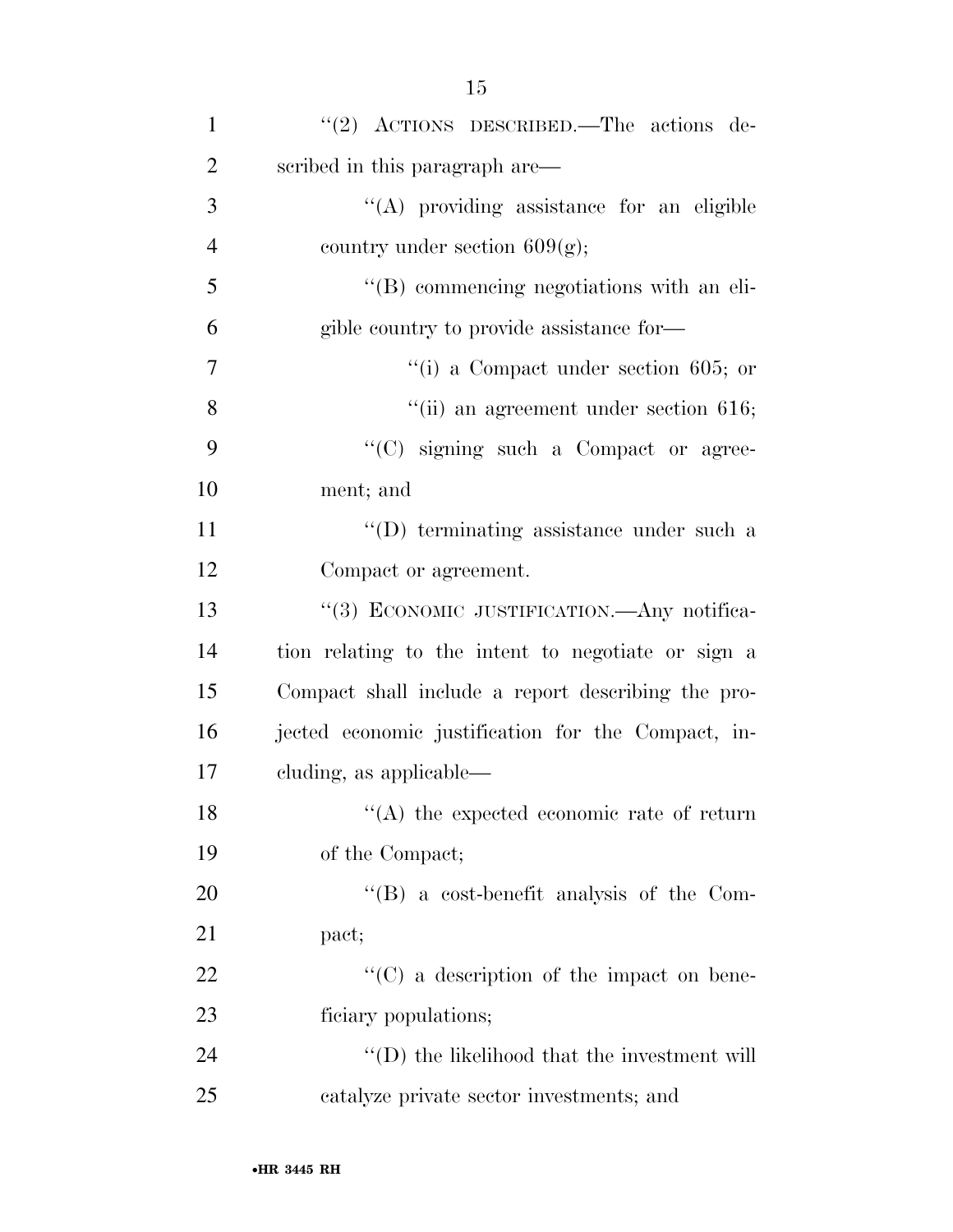| $\mathbf{1}$   | $\lq\lq$ (E) any other applicable economic factors |
|----------------|----------------------------------------------------|
| $\overline{2}$ | that justify each project to be funded under       |
| 3              | such a Compact to the extent practicable and       |
| $\overline{4}$ | appropriate.                                       |
| 5              | "(4) RISK MANAGEMENT PLAN.—Not later than          |
| 6              | 60 days before signing each concurrent Compact, as |
| 7              | authorized under section 609, the Board, acting    |
| 8              | through the Chief Executive Officer, shall consult |
| 9              | with and provide to the appropriate congressional  |
| 10             | committees—                                        |
| 11             | "(A) an assessment and, as appropriate,            |
| 12             | the identification of potential measures to miti-  |
| 13             | gate risks, of-                                    |
| 14             | "(i) the countries' commitment to re-              |
| 15             | gional integration and cross-border co-            |
| 16             | operation and capacity to carry out com-           |
| 17             | mitments;                                          |
| 18             | "(ii) political and policy risks, includ-          |
| 19             | ing risks that could affect country eligi-         |
| 20             | bility;                                            |
| 21             | "(iii) risks associated with realizing             |
| 22             | economic returns;                                  |
| 23             | "(iv) time and completion risks; and               |
| 24             | $f'(v)$ cost and financial risks; and              |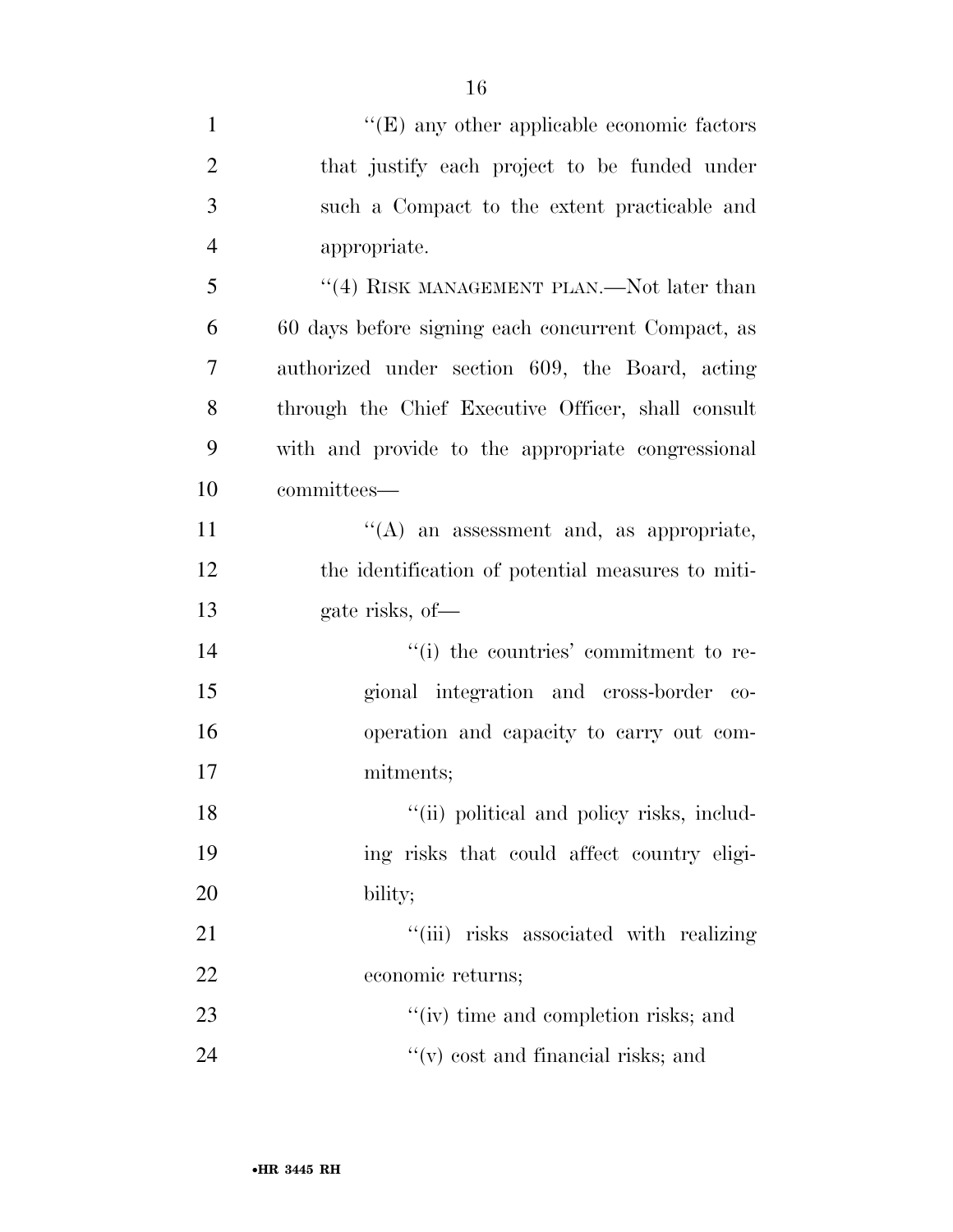| $\mathbf{1}$   | $\lq\lq (B)$ an assessment of measures to be                |
|----------------|-------------------------------------------------------------|
| $\overline{2}$ | taken to mitigate any identified risks, includ-             |
| 3              | $ing$ —                                                     |
| $\overline{4}$ | "(i) securing other potential donors to                     |
| 5              | finance projects or parts of projects as                    |
| 6              | needed; and                                                 |
| 7              | "(ii) partnering with regional organi-                      |
| 8              | zations to support and oversee effective                    |
| 9              | cross-border cooperation.                                   |
| 10             | "(b) CONGRESSIONAL AND PUBLIC NOTIFICATION                  |
| 11             | AFTER ENTERING INTO A COMPACT.—Not later than 10            |
| 12             | days after entering into a Compact with an eligible coun-   |
| 13             | try, the Board, acting through the Chief Executive Officer, |
| 14             | shall-                                                      |
| 15             | $(1)$ publish the text of the Compact on the                |
| 16             | internet website of the Corporation;                        |
| 17             | $\lq(2)$ provide the appropriate congressional com-         |
| 18             | mittees with a detailed summary of the Compact              |
| 19             | and, upon request, the text of the Compact; and             |
| 20             | "(3) publish in the Federal Register a detailed             |
| 21             | summary of the Compact and a notice of availability         |
| 22             | of the text of the Compact on the internet website          |
| 23             | of the Corporation.".                                       |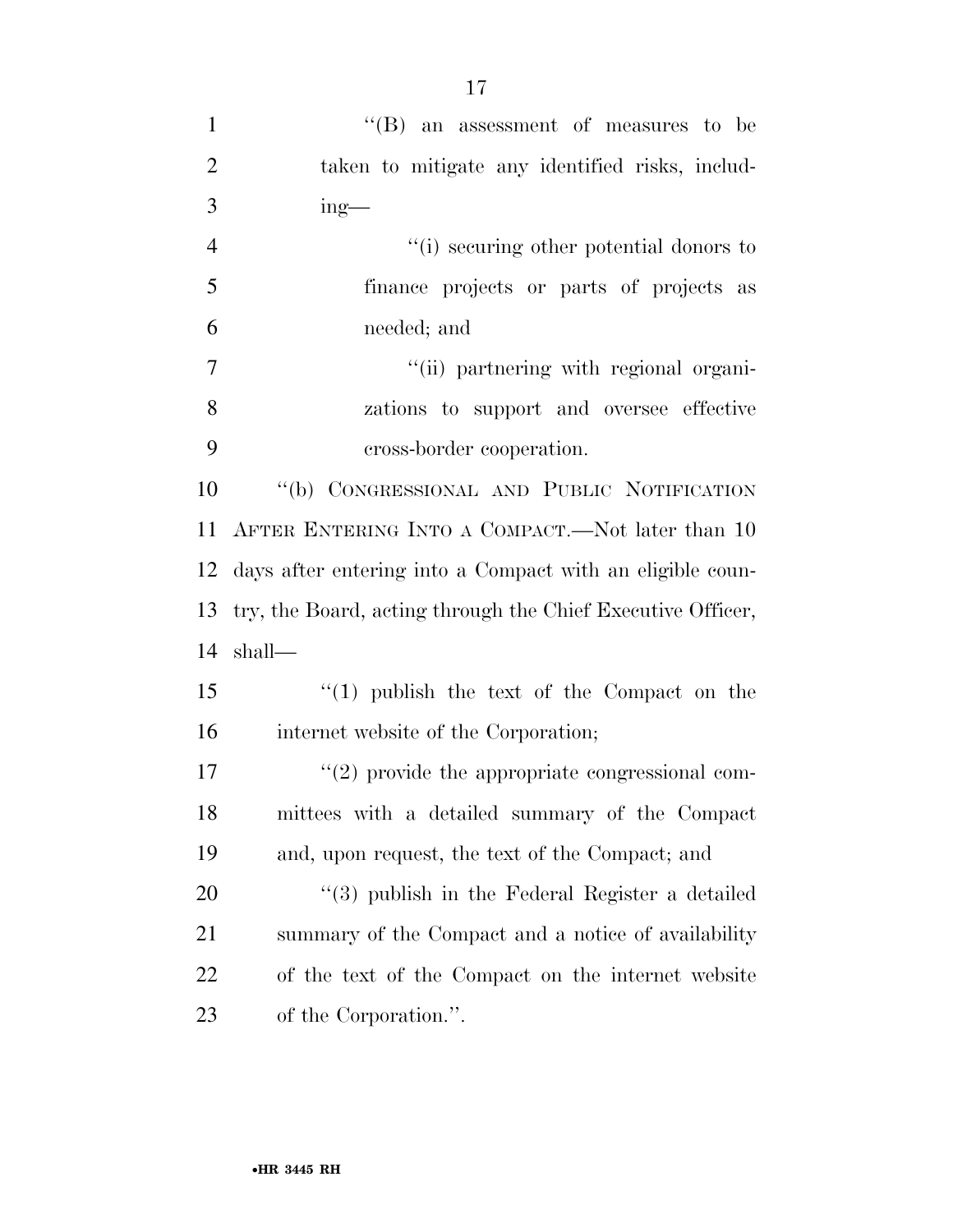**SEC. 206. DISCLOSURE.** 

•**HR 3445 RH** (a) REQUIREMENT FOR TIMELY DISCLOSURE.—Sec- tion 612(a) of the Millennium Challenge Act of 2003 (22 U.S.C. 7711(a)) is amended— (1) in the subsection heading, by inserting ''TIMELY'' before ''DISCLOSURE''; and (2) in the matter preceding paragraph (1)— (A) by striking ''The Corporation'' and in- serting ''Not later than 90 days after the last day of each fiscal quarter, the Corporation''; and (B) by striking ''on at least a quarterly basis,''. (b) DISSEMINATION.—Section 612(b) of the Millen- nium Challenge Act of 2003 (22 U.S.C. 7711(b)) is amended to read as follows: ''(b) DISSEMINATION.—The Board, acting through the Chief Executive Officer, shall make the information required to be disclosed under subsection (a) available to the public—  $\frac{1}{2}$  (1) by publishing it on the internet website of 22 the Corporation; 23 ''(2) by providing notice of the availability of such information in the Federal Register; and 25 "(3) by any other methods that the Board de-termines to be appropriate.''.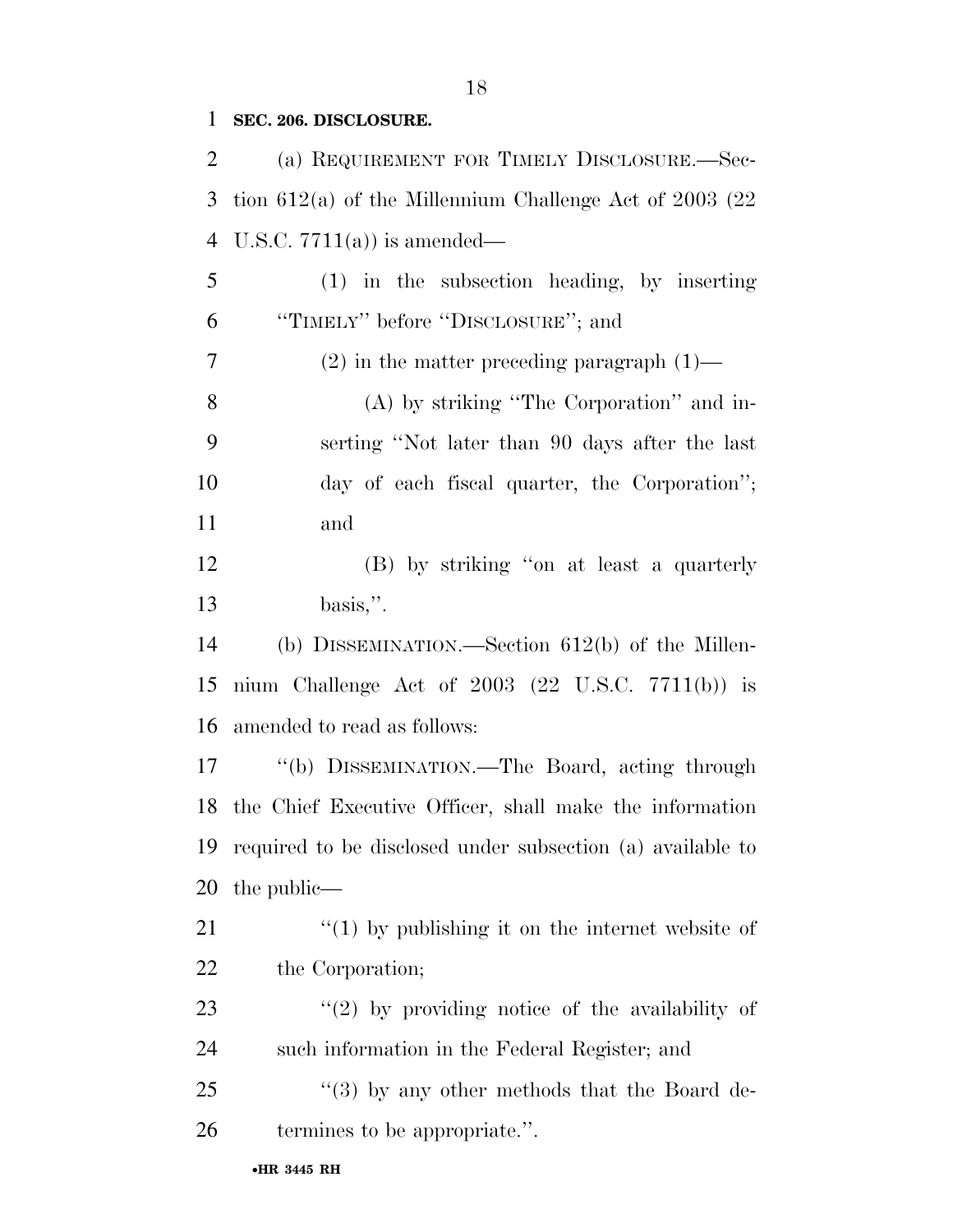## **SEC. 207. RESTRICTION ON THE USE OF ASSISTANCE UNDER SECTION 616.**

 Section 616(d) of the Millennium Challenge Act of 2003 (22 U.S.C. 7715(d)) is amended to read as follows: "(d) FUNDING.—

 ''(1) LIMITATION.—Not more than 10 percent of the amounts made available to carry out this Act for a fiscal year may be made available to carry out this section.

 ''(2) RESTRICTION RELATING TO ASSIST- ANCE.—None of the funds authorized to carry out the purposes of this Act shall be available for assist- ance under this section to a country that does not qualify as a candidate country under section 606 for the fiscal year during which such assistance is pro-vided.''.

## **SEC. 208. STUDY ON SUBNATIONAL COMPACTS.**

 (a) IN GENERAL.—Not later than 180 days after the date of the enactment of this Act, the Board of the Millen- nium Challenge Corporation, acting through the Chief Ex- ecutive Officer, shall submit a study to the appropriate congressional committees that assesses the feasibility and desirability of developing partnerships at the subnational level within candidate countries that would be complemen-tary to, and, as applicable, concurrent with, any Millen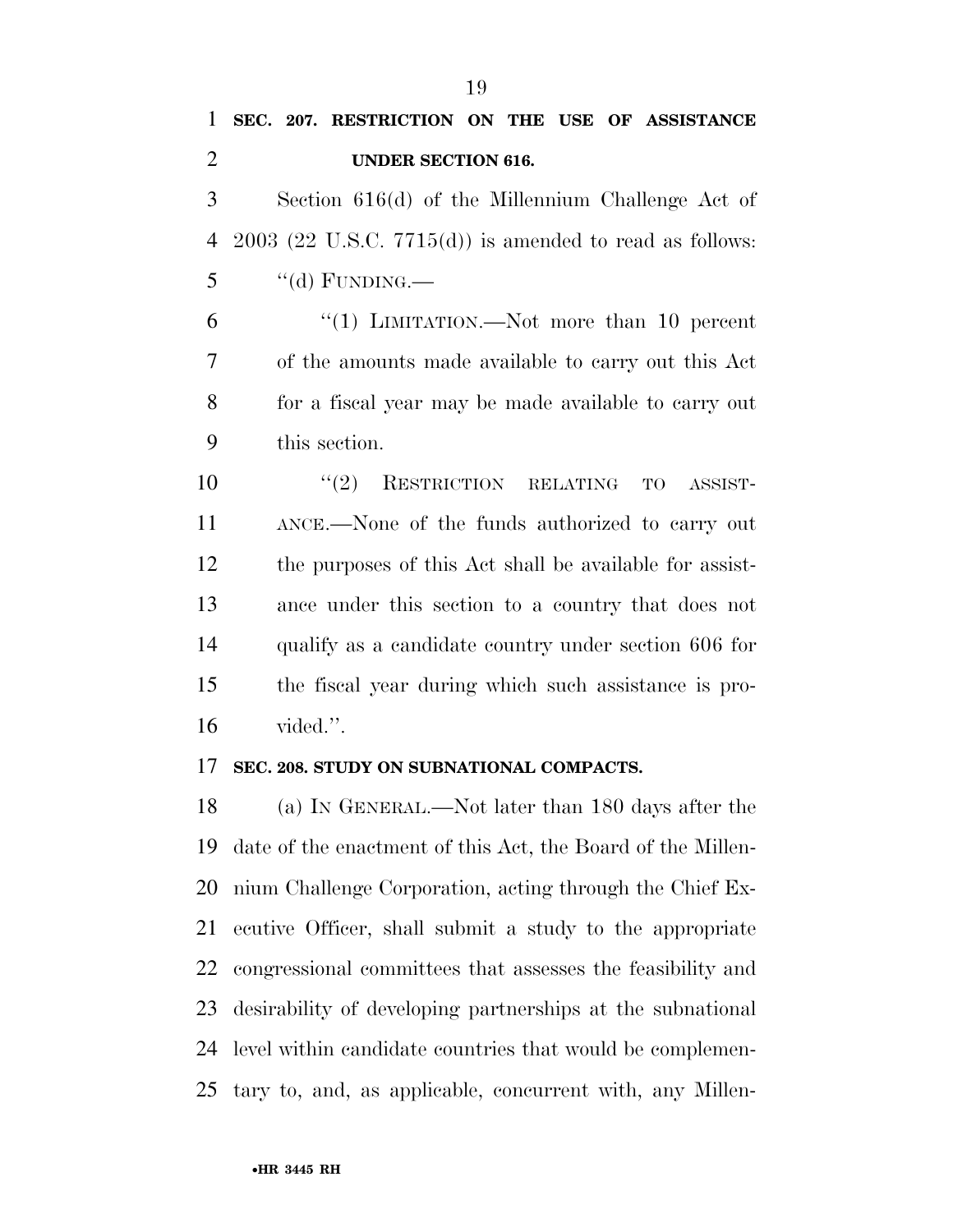(b) CONTENT.—The study required under subsection (a) shall examine—

 (1) the extent to which targeting investments at the subnational level might provide new opportuni- ties for reducing poverty through economic growth; (2) the extent to which traditional approaches to defining poverty may not adequately capture the nature of poverty within a country;

 (3) the types of subnational entities that might be appropriate partners for subnational Millennium Challenge Corporation compacts;

 (4) how candidates for subnational partners might best be identified; and

 (5) what role each national government should play in creating or implementing a subnational part-nership.

 (c) APPROPRIATE CONGRESSIONAL COMMITTEES.— In this subsection, the term ''appropriate congressional committees'' means—

 (1) the Committee on Foreign Relations of the Senate;

 (2) the Committee on Appropriations of the Senate;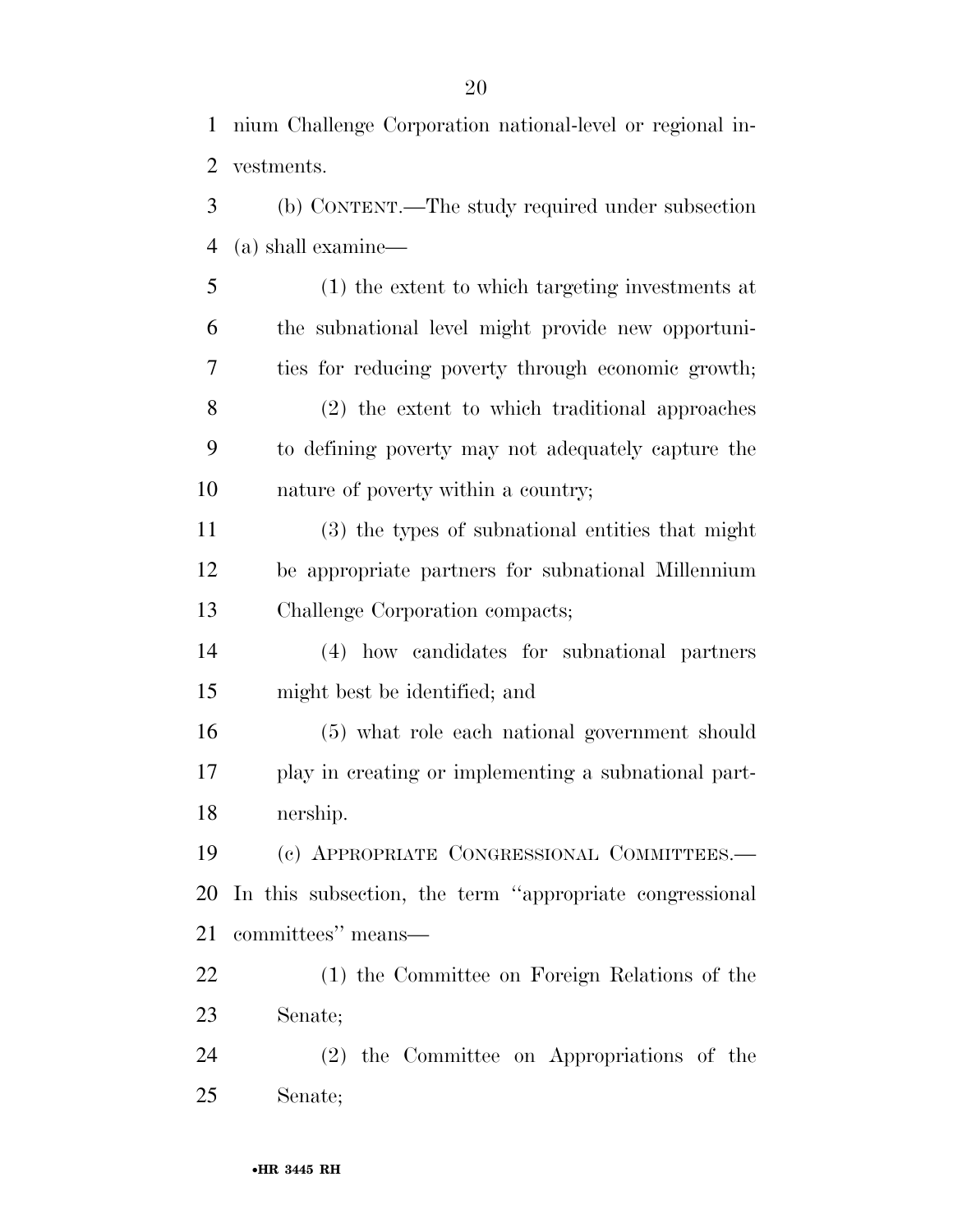(3) the Committee on Foreign Affairs of the House of Representatives; and (4) the Committee on Appropriations of the

House of Representatives.